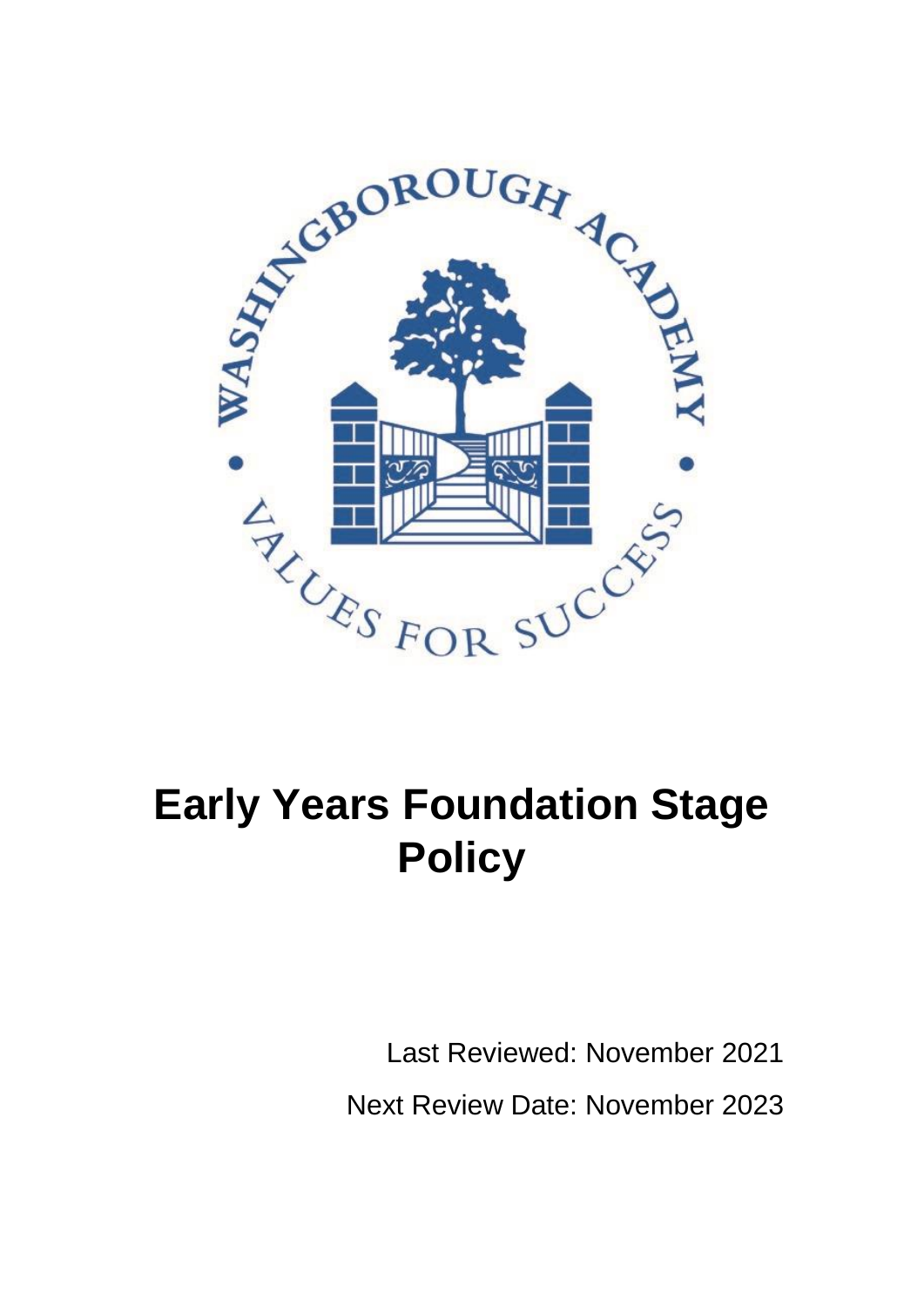

## **Aims**

To give each child a happy, positive start to their school life and foster a deep love of learning.

To offer each child a wide range of new and exciting experiences.

To enable each child to reach their full potential.

To encourage independence within a loving, secure and friendly atmosphere. To support children in building relationships through the development of our school values, such as peace and respect.

# **The Curriculum**

Foundation Stage One (FS1) and Foundation Stage Two (FS2) follow the curriculum as outlined in 'Development Matters - Non-statutory curriculum guidance for the early years foundation stage (2021)', and adopt the 'Statutory framework for the early years foundation stage (2021)'. These documents define what we teach, and expected outcomes at the end of Reception. The following policy details the specific practice of our setting.

The EYFS framework includes seven areas of learning and development, all of which are seen as important and interconnected but three areas are seen as particularly important for 'igniting children's curiosity and enthusiasm for learning, for building their capacity to learn and form relationships and thrive' (DfE 2014: 1.3), they support children's learning in all other areas, they are known as the prime areas. The prime areas are:

#### **Communication and Language, Physical Development, Personal, Social and Emotional Development**

Specific areas are:

#### **Literacy, Mathematics, Understanding the World, Expressive Arts and Design**

### **Characteristics of Effective Teaching and Learning**

The EYFS document also includes the characteristics of effective teaching and learning. The Nursery and Reception teachers plan activities with these in mind. They highlight the importance of a child's attitude to learning and their ability to play, explore and think critically about the world around them.

The three characteristics are;

#### **Playing and Exploring**, **Active Learning, Creating and Thinking Critically**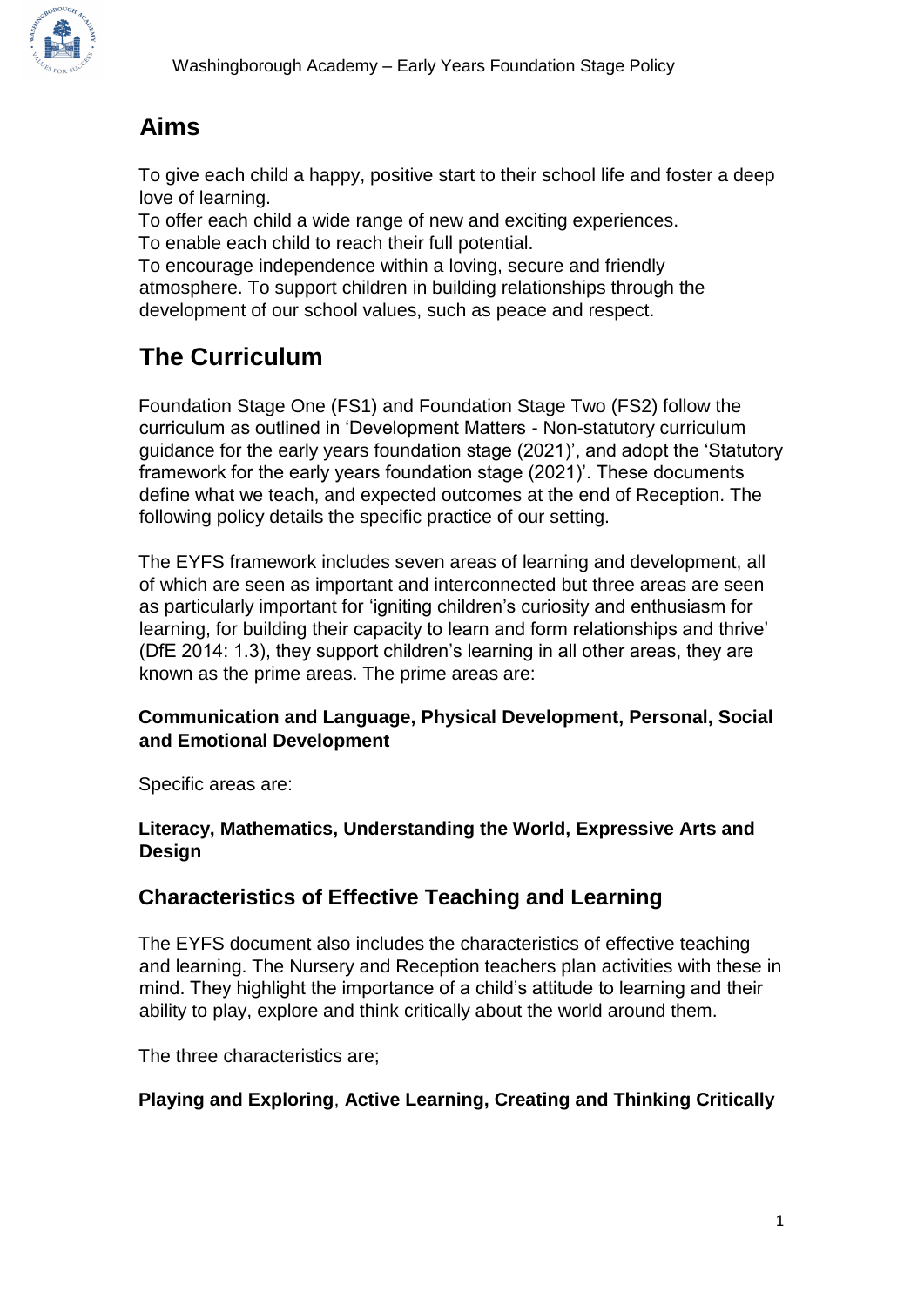

## **Teaching**

We ensure there is a balance of adult-led and child-initiated activities across the day. Although much of the time is spent with children self-selecting tasks, the interaction between the adults and children is essential, as the adult's response to children builds understanding and therefore guides new learning. By the Summer Term in Reception the children will experience many more adult directed tasks as they prepare for their transition to Year One.

We include directed, carefully planned, adult led experiences for children in the form of structured adult led teaching and adult led group activities. These are particularly important in helping children to learn specific skills and knowledge and it is often through children's play that we see how much of this learning children have understood and taken on. Each day we follow a timetable with set routines in place. This looks quite different in FS1 and FS2 settings. We set aside times each day when the children come together to be taught in the more traditional sense, gathered together on the carpet as a class. In these slots we focus on our maths, literacy, phonics, and stories. These sessions help to develop vital habits of

## **Play**

.

Learning.

Learning through play is an important part of our setting. We believe children learn best from activities and experiences that interest and inspire them. Using children's interests as a starting point, we provide children with stimulating, active play experiences in which they can explore and develop their learning to help them make sense of the world. They have opportunities through their play to think creatively and critically alongside other children as well as on their own.

They are able to practise skills, build upon and revisit prior learning and experience at their own level and pace. Play gives our children the opportunity to pursue their own interests and inspire those around them. The children learn to adapt, negotiate, communicate, discuss, investigate and ask questions. We believe it is important that adults take an active role in childinitiated play through observing, modelling, facilitating and extending their play. Getting the balance right between child-initiated play and adult-led activities is very important to us.

## **Assessment, observations and Tapestry**

Assessment is an essential part of the learning and development of children in the EYFS. It involves practitioners observing children to understand their level of achievement, interests and learning styles, and to then shape learning experiences for each child reflecting those observations. We record all of our observations using Tapestry, an online learning journal. Parents and carers